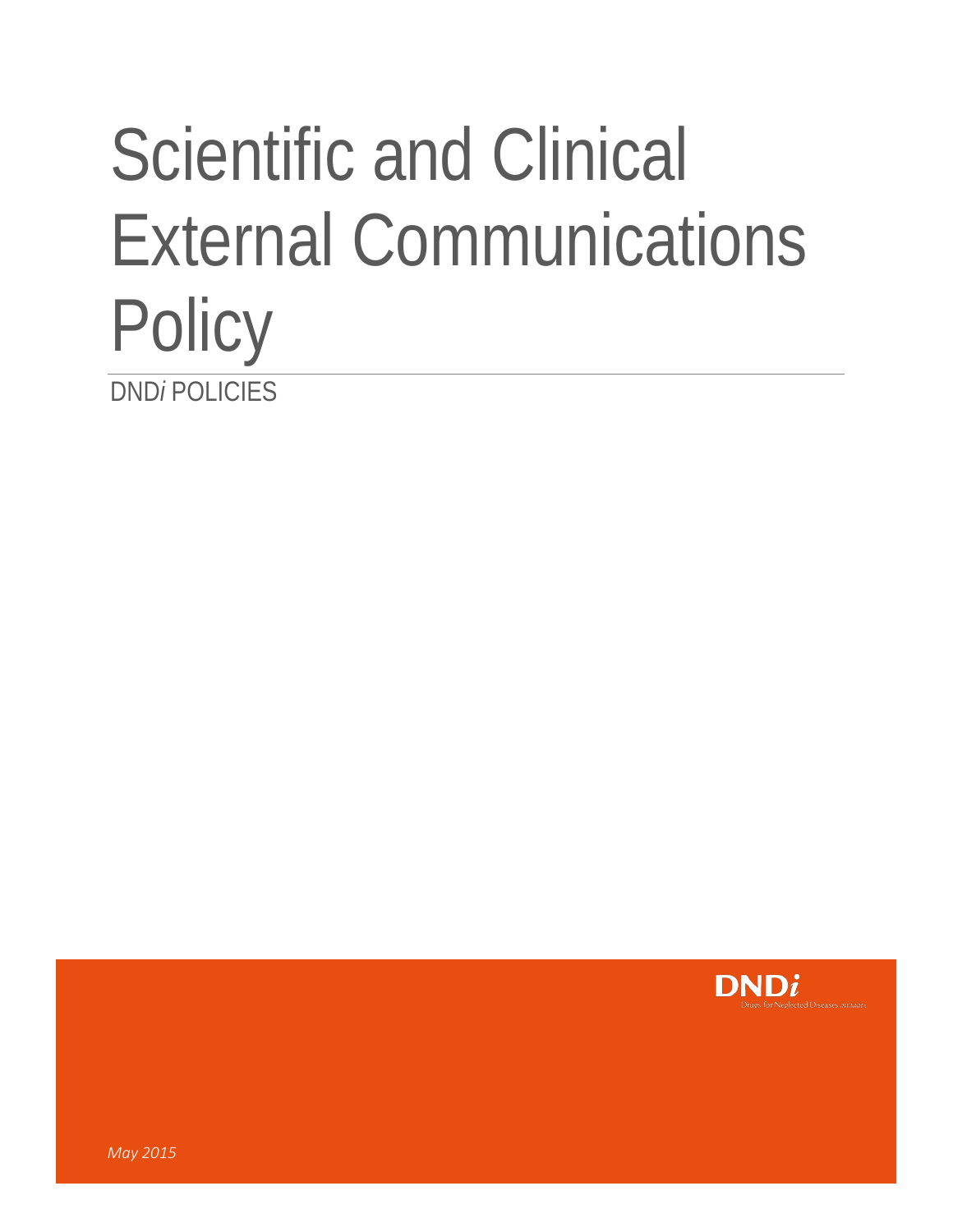Scope: this Policy applies to any scientific or clinical publication / communication resulting from DND*i* directly-conducted research, or from research funded by DND*i*, or from any publication which includes a DND*i*-affiliated author.

DND*i* believes that the results of its work, treatments for neglected patients, should be accessible with no financial barriers, by contributing to open source initiatives such as public databases and open access journals.

1: DND*i* supports the timely communication of all research it sponsors (discovery, pre-clinical, clinical), and will facilitate the rapid and accurate communication of DND*i*-sponsored research and clinical trial results to the wider scientific and medical communities in the most appropriate and practicable way.

With a view to transparency, the clinical trial protocol should mention the publication policy, and clinical trial results be published in a timely fashion. DND*i* may support communication or publication on its model or other related scientific activities.

2: The publication process will be undertaken by DND*i* and the specific project relevant partners. All scientific and clinical external communications should be submitted by partners to the responsible party within DND*i* at least 20 business days prior to submission to a journal/conference (in the case of abstract submission, 10 days will be sufficient). DND*i* will respond within the review period. In compliance with IP policy, should DND*i* intend to file a patent it will request an additional period of 90 days maximum.

3: DND*i* will ensure:

- (a) the scientific integrity of the scientific communication and consistency with information submitted to regulatory and health authorities (when appropriate);
- (b) how the communication is compatible with DND*i*'s project objectives (eg. timing and appropriateness of communicating the data from one center in a multi-center study);
- (c) whether any information within the communication should be considered for patent application;
- (d) how and where the results will be communicated to the wider medical community in the most appropriate, practical, and effective way, as part of a communication plan;
- (e) whether the author list reflects appropriately the relative contributions of clinicians, scientists, and other external and DND*i* participants;
- (f) whether the results are consistent with other studies within the project;
- (g) funding sources in all articles and presentations are acknowledged;
- (h) potential conflicts of interest are disclosed in all articles and presentations.

4: DND*i* will grant authors full access to study data.



Page 1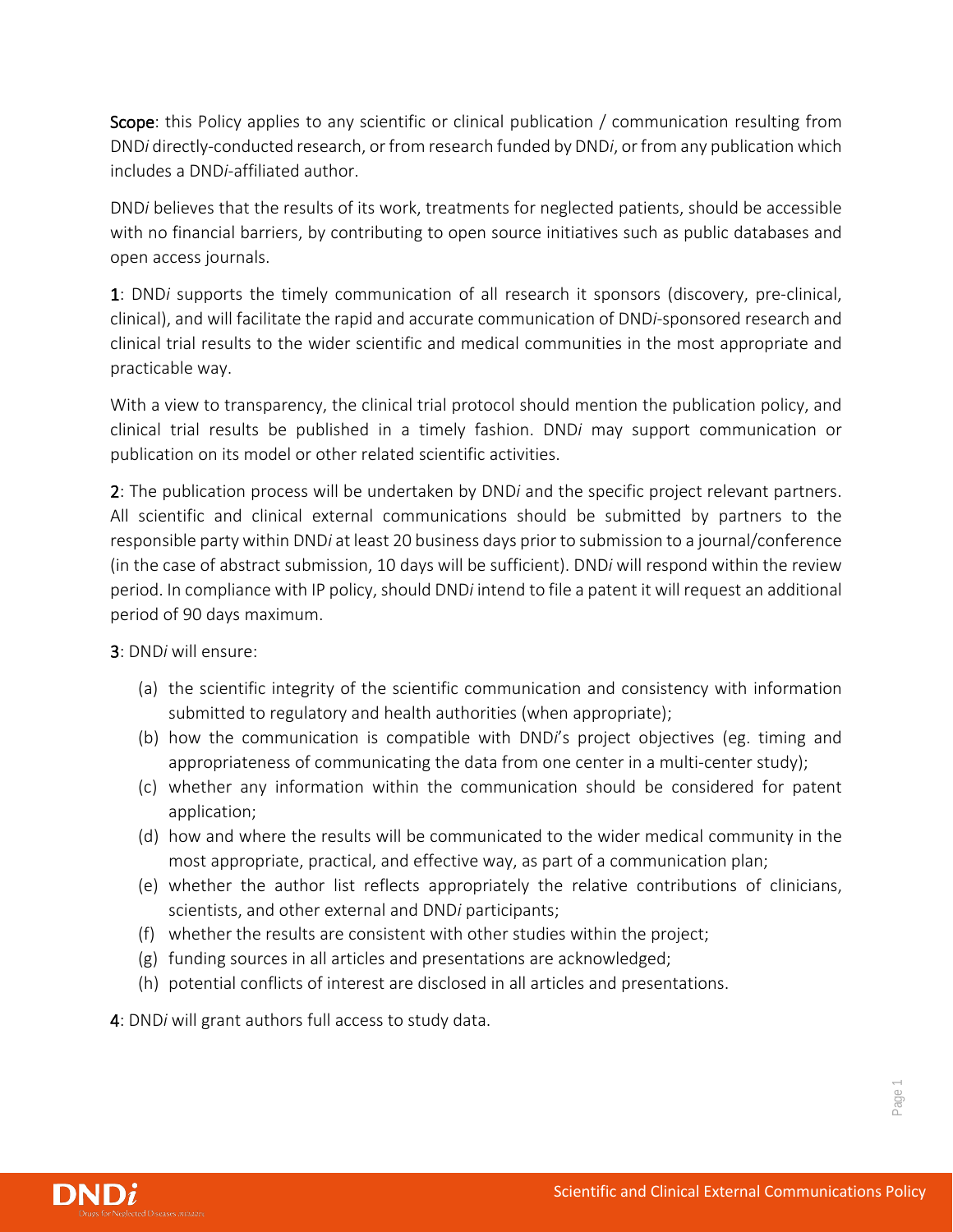## 5: Authorship

a) Criteria for authorship are based on the scientific and academic standards as the following:

- Authorship credit should be based on 1) substantial contributions to conception and design, acquisition of data, or analysis and interpretation of data; 2) drafting the article or revising it critically for important intellectual content; and 3) final approval of the version to be published; and 4) agreement to be accountable for all aspects of the work in ensuring that questions related to the accuracy or integrity of any part of the work are appropriately [i](#page-3-0)nvestigated and resolved. Authors should meet all 4 conditions.<sup>i</sup>
- When a large, multicenter group has conducted the work, the group should identify the individuals who accept direct responsibility for the manuscript. These individuals should fully meet the criteria for authorship/contributor ship defined above, and editors will ask these individuals to complete journal-specific author and conflict-of-interest disclosure forms.
- Acquisition of funding, collection of data, or project management alone does not constitute authorship.
- An individual who contributes significantly to writing a manuscript or to its intellectual content is eligible for authorship and should appear high on the contributor list.

b) Author hierarchy:

- The first author should be the "principal investigator" of the scientific or clinical results described – this person coordinates/implements the research, carries out the "intellectual analysis" and directly writes or oversees (e.g. in cases where medical writers are contracted for drafting) a manuscript of quality. Authorship hierarchy should be decided on relative contributions to the intellectual analysis and write-up of a quality manuscript.
- The second and subsequent authors contribute in order after the principal investigator, regardless of affiliation.
- The last two authors, but particularly the last author, is the "principal coordinator", and normally guides the overall orientation and backsup a given study in terms of credibility, regardless of affiliation.
- When the number of authors is particularly high (eg >8), the principal investigator and coordinator should verify those listed satisfy authorship criteria, and those whose contributions should rather be mentioned in the acknowledgement section of the manuscript.
- All persons designated as authors should qualify for authorship, and all those who qualify should be listed.

## c) Acknowledgements:

Individuals who do not qualify for authorship but who have made significant contributions should be acknowledged, their contribution specified, and informed of such. Writing assistance should be